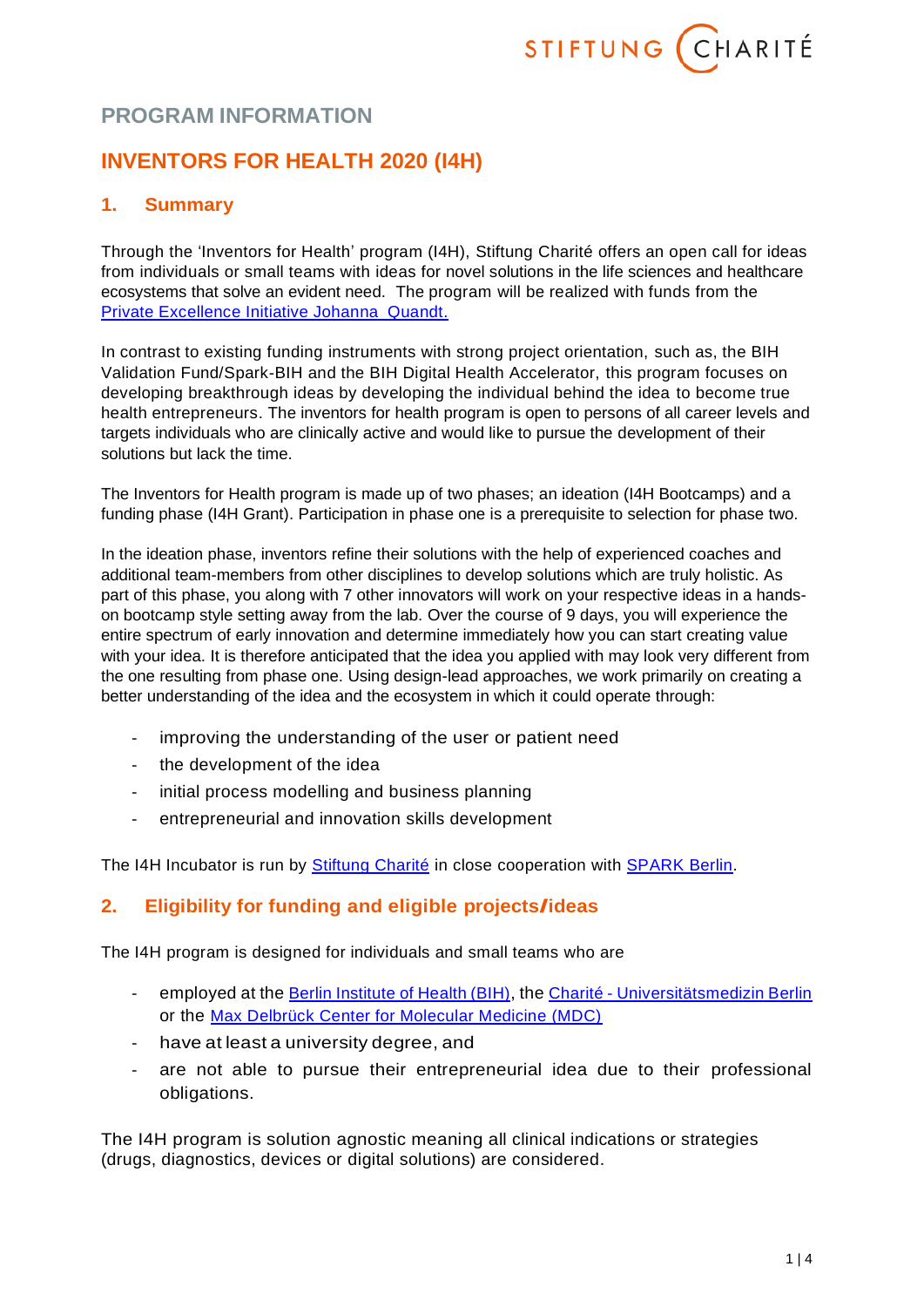

## **3. Exclusion criteria**

Pure research projects or projects within a pre-existing spin-off company are generally not eligible for funding. In other words, project ideas should demonstrate the ability to become self-sustaining in the future but need not yet demonstrate more than quantifiable potential impact.

### **4. Application and selection procedure**

Applications for the ideation phase (Bootcamps) are submitted via an [application form](https://www.stiftung-charite.de/fileadmin/user_upload/stiftungcharite/Foerderung/Antragsformulare/Formular_I4H_2019.docx) provided by Stiftung Charité. Selection for the funding phase requires complete participation in the ideation phase. By submitting your application, you declare that you accept our data [protection policy.](https://www.stiftung-charite.de/fileadmin/user_upload/stiftungcharite/Foerderung/Antragsformulare/Datenschutzhinweis.pdf) The complete application documents must be submitted by:

May 31, 2020, 3 pm CET: [stiftung.charite@charite.de](mailto:stiftung.charite@charite.de)

#### Ideation phase

The application should contain the following information (please use the application form):

- description of unmet user or patient needs
- description of your innovative idea to solve this problem
- uniqueness of the new solution
- personal details, in particular entrepreneurial motivation and personal skills
- curriculum vitae

Applications are initially screened internally for the above qualifications and qualified applicants are invited to a selection process by Stiftung Charité and SPARK Berlin, which includes a Presentation (pitch). Successful applicants take part in the ideation phase of the I4H Incubator in Berlin during which they will have the ability to exchange with seasoned healthcare professionals and entrepreneurs to develop a well-rounded vision for their solution and build the connections that could help bring it to life.

The bootcamps will cover the following topics:

Bootcamp 1: Creative Problem Solving, Ideation, Concept Development Bootcamp 2: Concept Evaluation, Feasibility Studies, Market Analysis Bootcamp 3: Project Development and Venture Identity

Bootcamp 1 (Problem & Solution Fit): Dates to be determined Fri. 9:00-17:00 Sat. 9:00-17:00 Sun. 9:00-13:00

Bootcamp 2 (Product & Market Fit): Dates to be determined Fri. 9:00-17:00 Sat. 9:00-17:00 Sun. 9:00-13:00

Bootcamp 3 (Scale & Robustness): Dates to be determined Fri. 9:00-17:00 Sat. 9:00-17:00 Sun. 9:00-13:00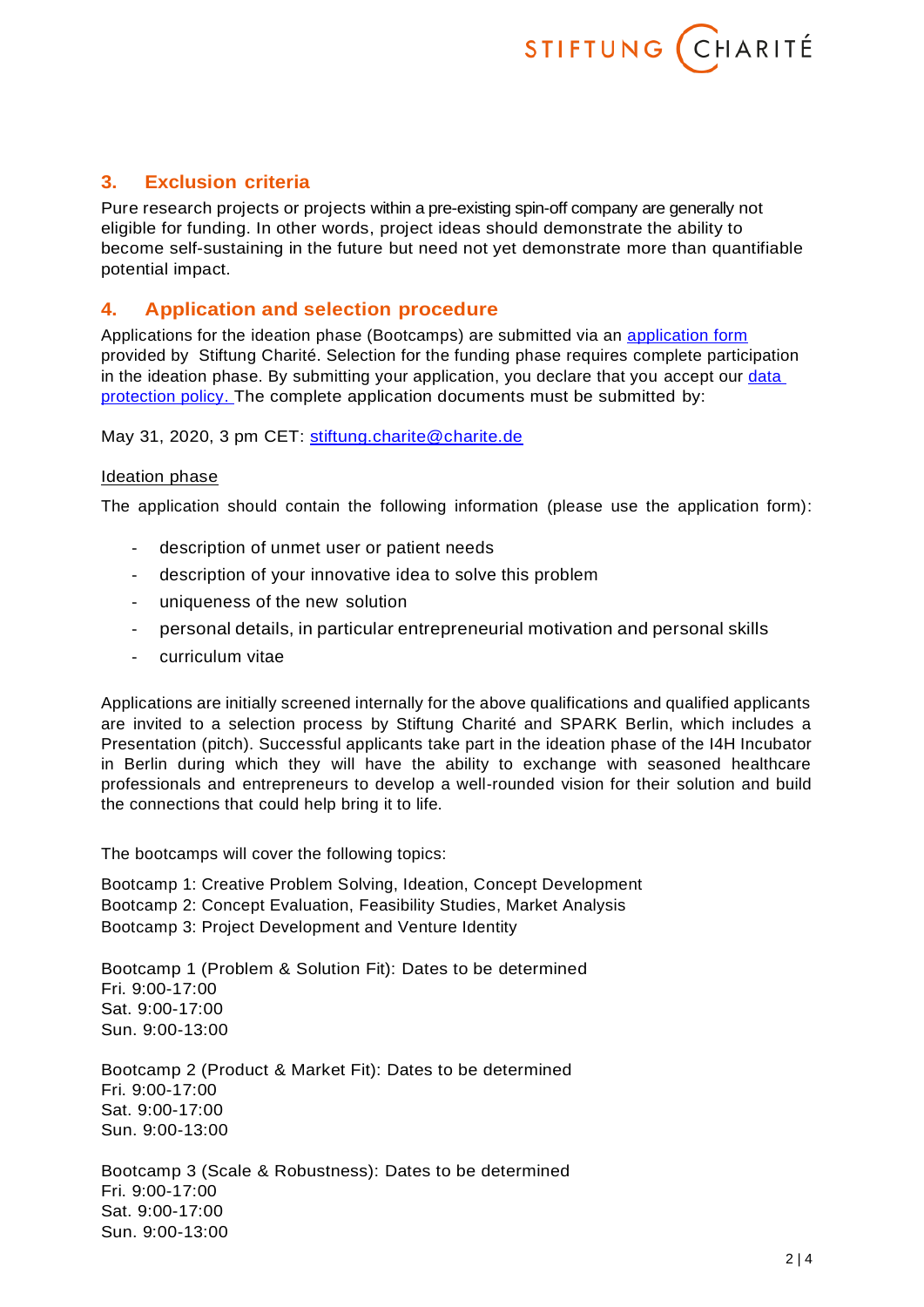

Due to current limitations posed by the Corona Virus, the Bootcamps and relevant administrative meetings such as the pitching sessions will be postponed until the  $20<sup>th</sup>$  of July at the earliest. When these appointments can be planned concretely this information will be shared accordingly.

### Funding phase:

After participation in phase one, projects are eligible for phase two development. During phase two, projects will be assisted to develop a strong proof-of-concept with the help of Spark BIH's extensive mentoring and project development platform. Working with Spark BIH will streamline your project development with milestone-based management, and a team dedicated to see your solution reach users. Selection will be made as part of an additional final pitch by an experienced and impartial jury which will not include the program's administrative development members. The jury will may include:

- scientists with entrepreneurial expertise
- experts from other innovation-friendly universities or corresponding affiliated institutes
- representatives of relevant industries
- representatives of public funding bodies and investors.

Only selected persons/teams will receive inventor's time (personal leave), i.e. human resources to finance replacement staff, and project funding. Third parties can not be supported by this instrument. Criteria for selection for the funding phase will include the same criteria for phase one but will show favour to projects which have iteratively bec ome better suited to address their targeted need. Projects are not, at this point anticipated to show commercial promise.

## **5. Funding scope**

The maximum funding volume per project for the main phase is 100,000 Euro, usually over a period of 12 to maximally 18 months. The funding period is subdivided into separate funding phases of up to six months each. Between the funding phases, project-specific milestones can be re-adjusted (go/no- go decision). The acquisition of additional project funds for the further development of the idea is explicitly supported and can be part of the milestones.

# **6. Use of funds – the I4H Grant**

During the funding phase of the program, I4H Grants shall support the development of a strong proof-of-concept with the help of Spark BIH's extensive mentoring and project development platform.

An I4H Grant usually consists of up to three milestone-based funding phases, up to 6 months each. The I4H Grant usually includes:

Inventor's time, i.e. personnel resources for replacement of staff to realize their own personal leave or leave of the team. Depending on the need for exemption and the respective idea, this can amount to a maximum of 50 percent of a full-time equivalent, usually over a period of 12 months (maximum of 18 months).

Basis of project resources, i.e. material for the elaboration, evaluation and validation of the idea as well as for early business development. As a rule, this covers a maximum amount